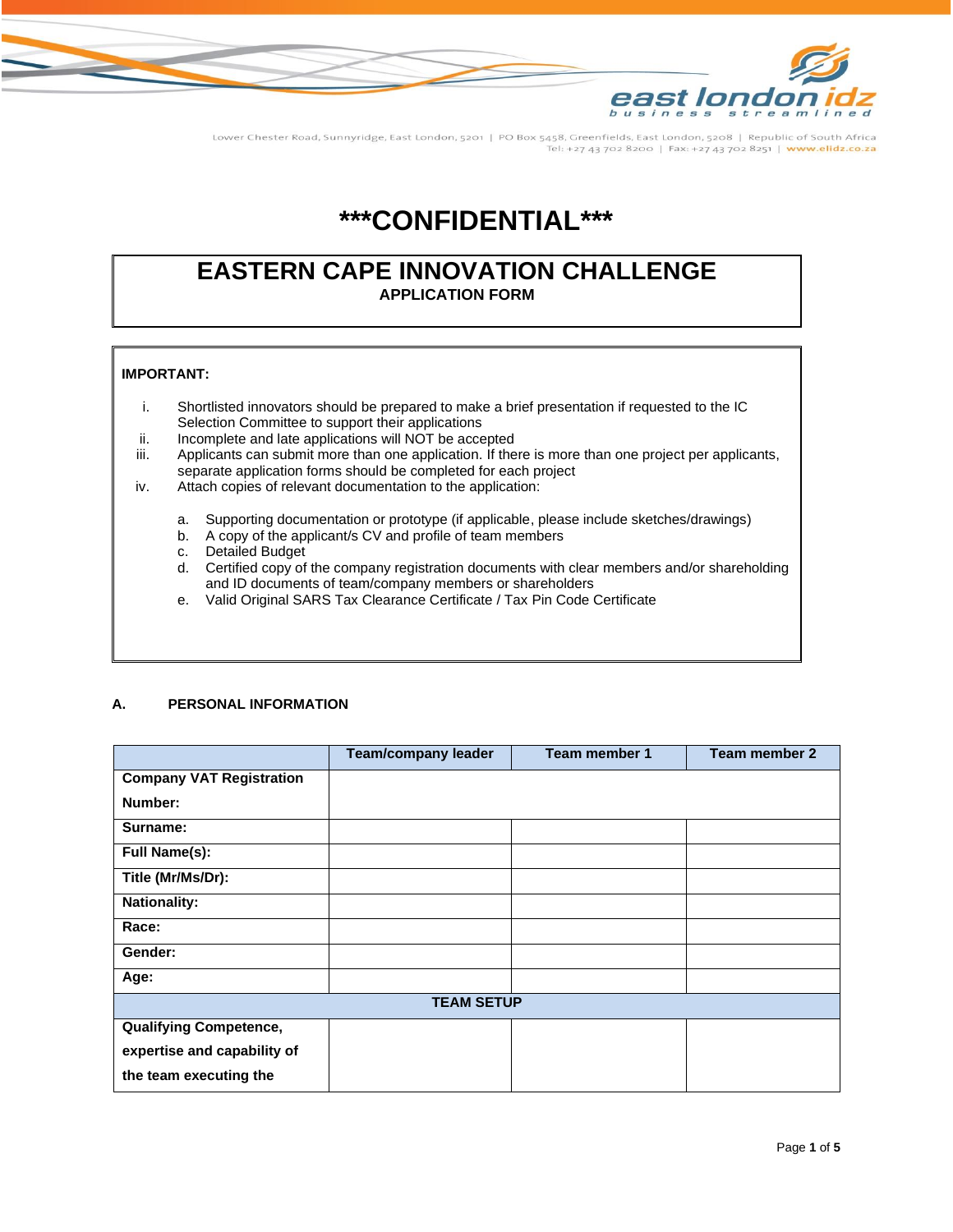

Lower Chester Road, Sunnyridge, East London, 5201 | PO Box 5458, Greenfields, East London, 5208 | Republic of South Africa<br>Tel: +27 43 702 8200 | Fax: +27 43 702 8251 | www.elidz.co.za

| project (Attach profiles of  |  |  |  |  |
|------------------------------|--|--|--|--|
| team members):               |  |  |  |  |
| List the stakeholders and    |  |  |  |  |
| institutions that have been  |  |  |  |  |
| identified to help in this   |  |  |  |  |
| innovation:                  |  |  |  |  |
| In which city do you live?   |  |  |  |  |
| Have you participated in any |  |  |  |  |
| of ELIDZ STP program         |  |  |  |  |
| (Yes/No) if yes which one    |  |  |  |  |
| <b>CONTACT DETAILS</b>       |  |  |  |  |
| Cell phone number:           |  |  |  |  |
| Alternative contact number:  |  |  |  |  |
| E-mail:                      |  |  |  |  |

#### **B. MOTIVATION**

# **TITLE OF INNOVATION: PROBLEM IDENTIFIED AND MOTIVATION: (Length requirement: at least half a page). (Clear identification and motivation for the problem to which the proposed innovation is intended to solve?)**

**BACKGROUND INFORMATION/EXISTING KNOWLEDGE (maximum 1 page)** 

**(Please provide any information you are aware of on other potential innovations directed at solving the identified challenge.)**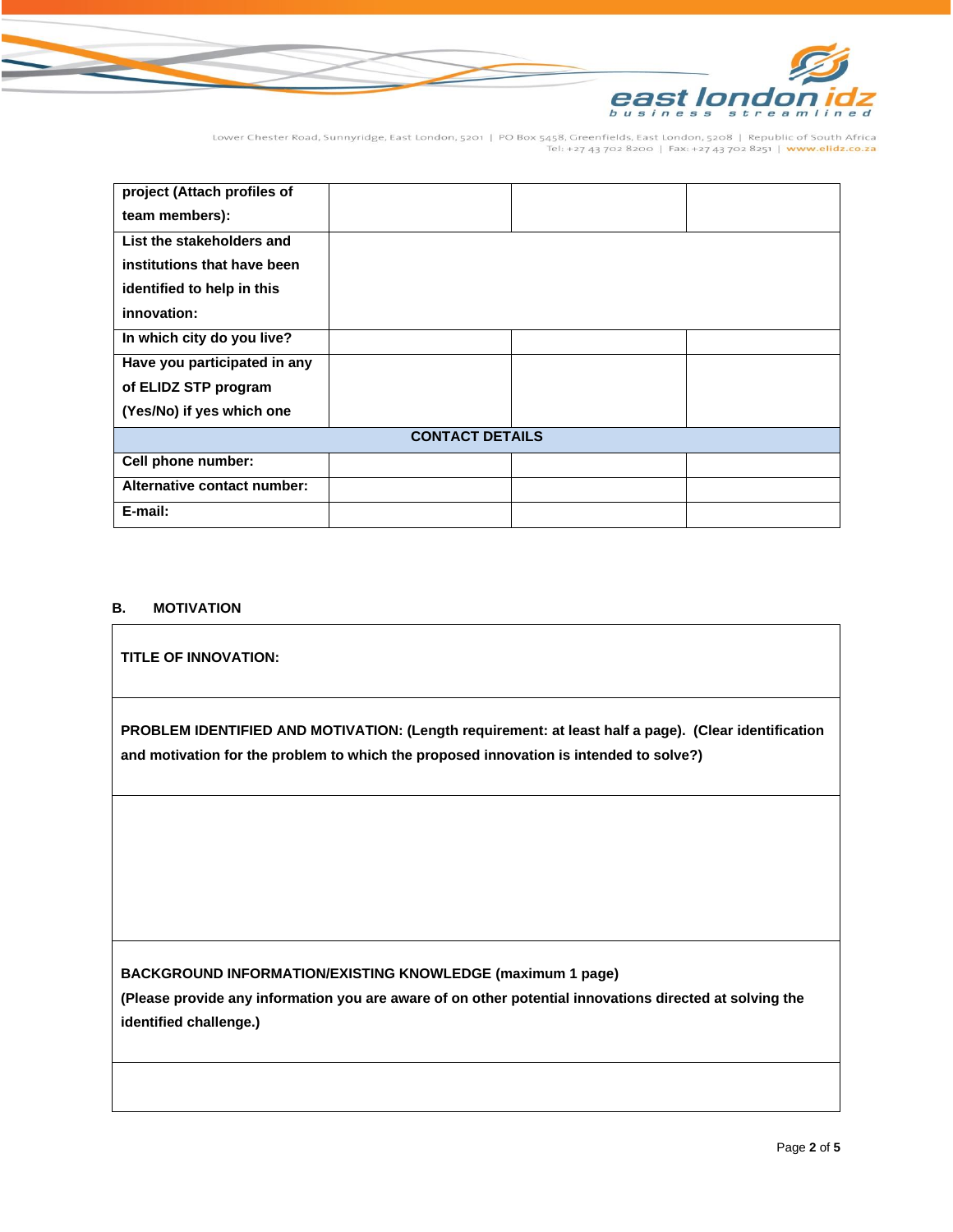

Lower Chester Road, Sunnyridge, East London, 5201 | PO Box 5458, Greenfields, East London, 5208 | Republic of South Africa Tel: +27 43 702 8200 | Fax: +27 43 702 8251 | www.elidz.co.za

#### **THE PROPOSED SOLUTION TO THE PROBLEM**

**(Please provide detailed description of your proposed innovative solution, how it will work and how it compares to other solutions. Clearly indicate what is new about the proposed solution.)**

#### **IMPLEMENTATION PLAN**

**(Please provide details of what would be required to develop the solution to a stage where it is ready for implementation. It is important to include all the resources that will be required to develop and implement the solution.)** 

#### **BUDGET**

**(Please provide a detailed budget that will be required to develop and implement your proposed innovative solution. BE REALISTIC IN YOUR BUDGETING AND NOT LIMIT IT TO THE AWARD AMOUNT.)**

#### **IMPACT**

**(Please describe in detail the impact that the project is likely to have if implemented)**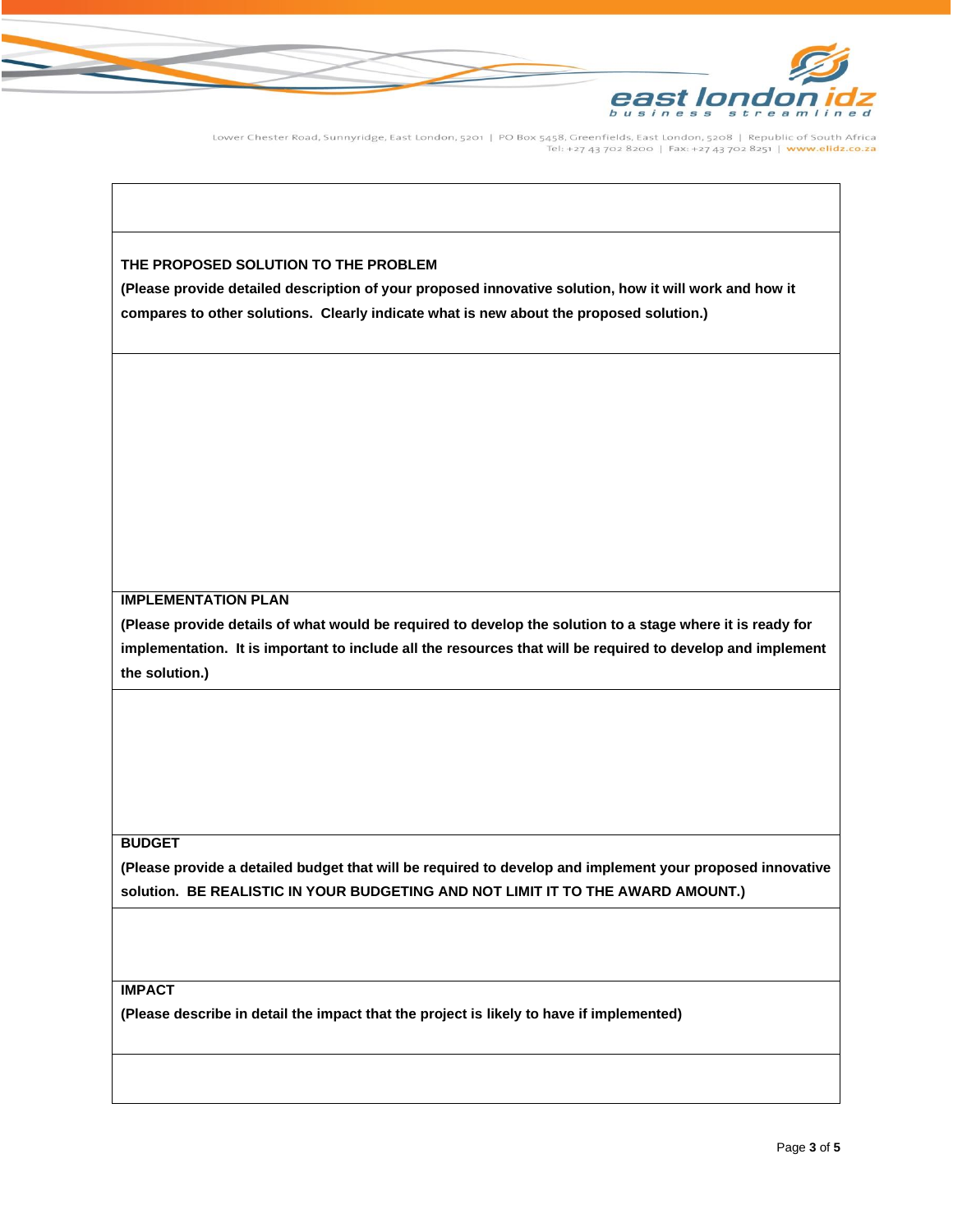

Lower Chester Road, Sunnyridge, East London, 5201 | PO Box 5458, Greenfields, East London, 5208 | Republic of South Africa Tel: +27 43 702 8200 | Fax: +27 43 702 8251 | www.elidz.co.za

#### **SUSTAINABILITY**

**(Please provide a detailed explanation of actions that will be undertaken to ensure that the project continues long enough to have the impact indicated)**

#### **C. ADDITIONAL INFORMATION**

Provide any additional information which you regard as relevant in support of your application (for example your experience, bursaries and awards you received, extraordinary achievements, special knowledge, abilities and skills):

#### **D. DECLARATION BY APPLICANT**

I certify that the information supplied in this application is correct, and if my application is successful, I understand that I will be subject to, and will abide by the policies, requirements and rules of the ELIDZ STP Innovation Challenge. I understand that my application will only be considered if I have met the requirements of the Innovation Challenge. The project shall be commenced and implemented within (12) months of the prize being awarded.

ELIDZ Science and Technology Park has my permission to electronically store and process my personal and research information.

| Signatures    |  |       |  |  |
|---------------|--|-------|--|--|
| Team leader:  |  | Date: |  |  |
| Team member 1 |  | Date: |  |  |
| Team member 2 |  | Date: |  |  |